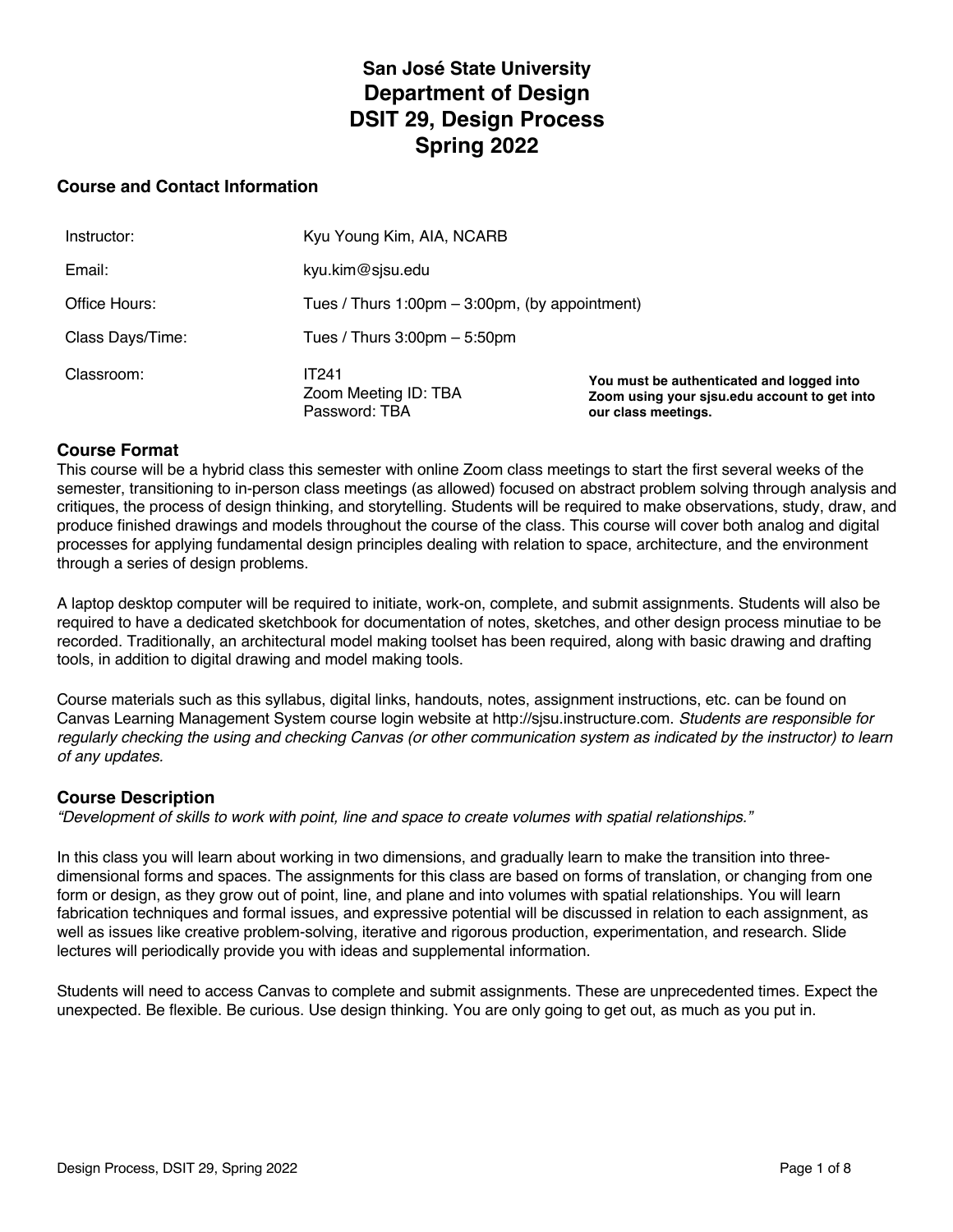# **Learning Outcomes**

Upon successful completion of this course, students will understand and be able to exemplify:

- Speaking and Writing Skills; ability to read, write, listen, and speak effectively
- Design thinking skills, including graphic skills, drawing skills, modeling skills
- Understanding of how and when to raise clear and precise questions, use abstract ideas to interpret information, consider diverse viewpoints, reach well-reasoned conclusions, and test against relevant criteria and standards
- Formal Ordering Systems
- Understanding of the fundamentals of visual perception and the principles and systems of order that inform twoand three-dimensional design, and architectural composition.
- **Fundamental Design Skills**
- Ability to use basic architectural principles in the design of buildings and interior spaces
- Working in both 2D to 3D
- How to fabricate a physical model from a drawing through measuring and notation.
- How to test structure, form and material through physical modeling and construction.
- Physically working through a material process such as folding, casting and wood assembly to create a finished product.
- Precedent Analysis

# **Textbooks and Readings**

In lieu of required textbooks for the semester, you will be required to purchase certain tools including model making materials to be announced in class. The following books are *highly recommended* and will serve as references throughout your academic and professional careers.

*Recommended Texts (any edition acceptable):*

*Francis D. K. Ching*, **Architecture: Form, Space, and Order**, 4th Edition, New York: Van Nostrand Reinhold Publication, 2010.

#### *Matthew Frederick,* **101 Things I Learned in Architecture School**, MIT Press, 2007.

\*\*Good resource for secondhand books: www.thriftbooks.com

#### **Other Readings**

*Refer to SJSU CANVAS throughout the course of the semester as there may be occasional required readings.* 

#### **Course Requirements and Assignments**

The course is organized mainly around design studio work and in-class work time. Lectures will introduce topics and assignments and provide an overview of issues and outline the design principles and communication concepts that are expected to be investigated. Design studio will be a period of focused exploration of design issues and communication skills. "Finished" projects and work in progress will be presented and discussed during each class session to make important points about design. Each digital pin-up will be graded. It is expected that your work will be ready to share and present digitally within the first 10 minutes of class – if it is not, you will receive an incomplete grade for that assignment.

Your final grade for this class will be based on an accumulation of class participation in reviews, the online studio environment, and successful completion of assignments. Assignment grades will be based on a set of criteria including the thoughtfulness and originality of the concept, rigorous and iterative experimentation, the application of the design principles you have learned, and the time and care you have invested in making models, final objects, renderings, and presentations.

Success in this course is based on the expectation that students will spend, for each unit of credit, a minimum of 45 hours over the length of the course (normally three hours per unit per week) for instruction, preparation/studying, or course related activities. Other course structures will have equivalent workload expectations as described in the syllabus.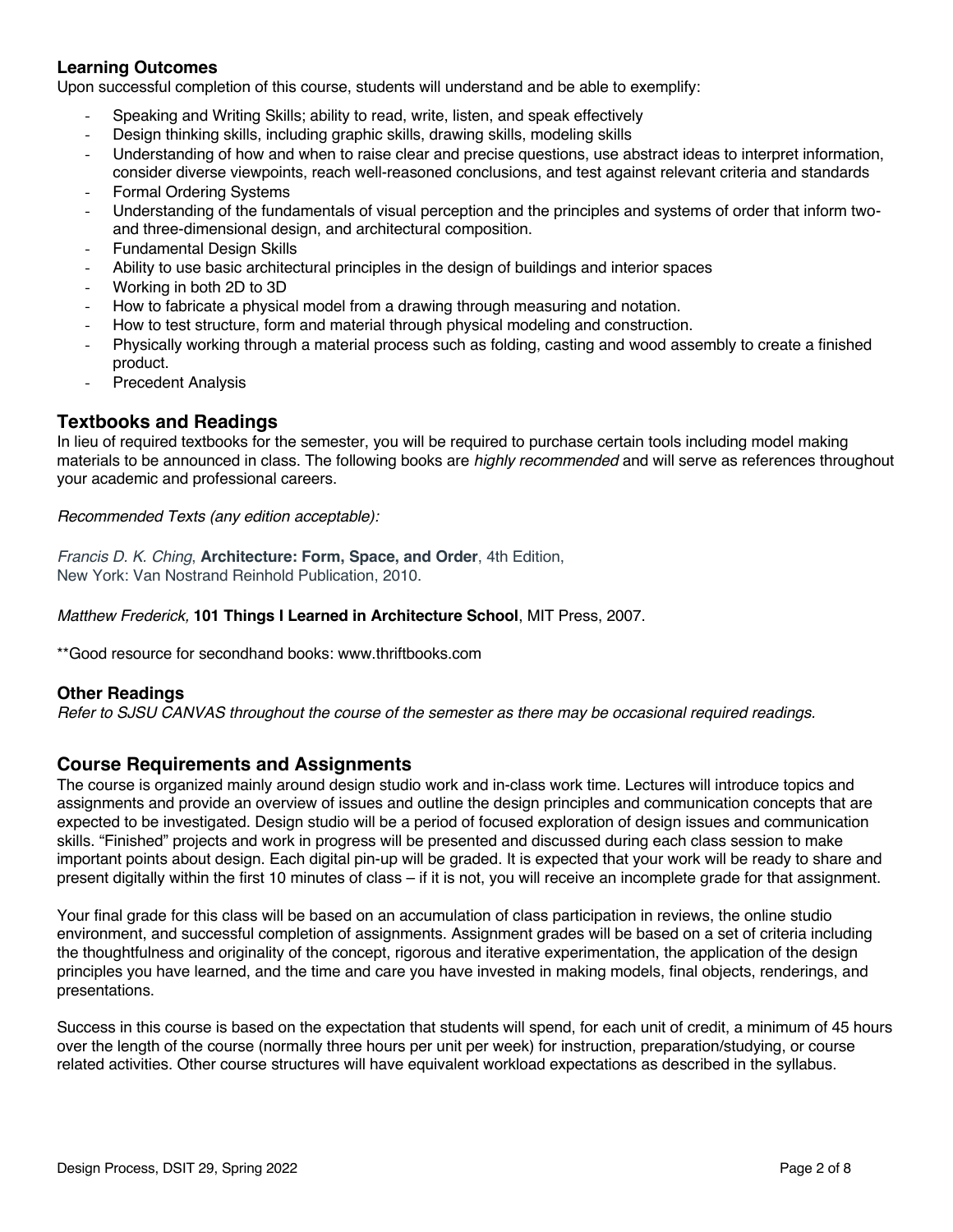# **Software Requirements**

**SketchUp** https://www.sketchup.com/ Go to Plans and Pricing > Higher Education > For Students \$55/year

# **Evaluation and Grading Reviews and Critiques:**

There will be numerous class critiques of assignments and projects throughout the course of the semester. Some of these may be attended by visiting designers and professionals in the architectural profession, if opportunity allows. Reviews and critiques will usually take up a whole class period. *Participation in critiques is mandatory*; but rushing in towards the end of a critique with a piece you just finished will be considered non-participation in that critique and you will not be allowed to present your work. It is extremely important that you are awake, alert, and fully involved in each critique for the entire class period. Your participation is not just in your presentation, but also in the thoughtful listening and giving feedback and critiquing of your peers. Class Participation will be based on preparedness for in class desk critiques and pin ups and your role in group projects and/or discussions.

#### **Breakdown:**

| Total:        | 100% |                                                                                                                                     |
|---------------|------|-------------------------------------------------------------------------------------------------------------------------------------|
| Participation | 10%  | 59 and below $=$ F                                                                                                                  |
| Project 3     | 40%  | $87-89 = B+$ ; $83-86 = B$ ; $80-82 = B-$<br>$77-79 = C+$ ; $73-76 = C$ ; $70-72 = C-$<br>$67-69 = D+$ ; $63-66 = D$ ; $60-62 = D-$ |
| Project 2     | 20%  |                                                                                                                                     |
| Project 1     | 15%  |                                                                                                                                     |
| Assignments   | 10%  | $97-100 = A +$ ; 93-96 = A; 90-92 = A-                                                                                              |
| Sketchbook    | 5%   |                                                                                                                                     |

A - Excellent. Indicates work of a very high character; the highest grade given. This grade is reserved for work that shows leadership and inspiration, demonstrating significant insight developed to its fullest extent and presented with exquisite craftsmanship.

B - Good. Indicates work that is definitely above average, though not of the highest quality. This work shows thorough exploration and development, and is well presented with good craftsmanship, but it may not rise t the highest level of excellence.

C - Fair. Indicates work of average or medium character. Work in this category demonstrates compete fulfillment of the stated requirements and an understanding of the issues covered, but does not exceed the expectations of understanding, development, or execution.

D - Pass. Indicate work below average and unsatisfactory. The lowest passing grade. Though work may meet the minimum requirements, it lacks depth, development or is unsatisfactorily crafted.

F - Fail. Indicates work that the student knows so little of the subject that it must be repeated in order that credit may be received. Work in this category may be unfinished, unimaginative, underdeveloped or poorly executed, and shows minimal understanding of issues.

"This course must be passed with a C or better as an SJSU graduation requirement."

# **Classroom Protocol**

Teaching is a two-way dialogue. Attendance is expected at all class sessions and the student's presence throughout the entire class time is required. Whenever possible, the professor should be notified in advance of a student's inability to attend a class. In the event the professor is late for class, students are authorized to leave after a half-hour wait. It is important to be on time and to be present. It is possible to produce "A" work in the class yet receive a lower grade due to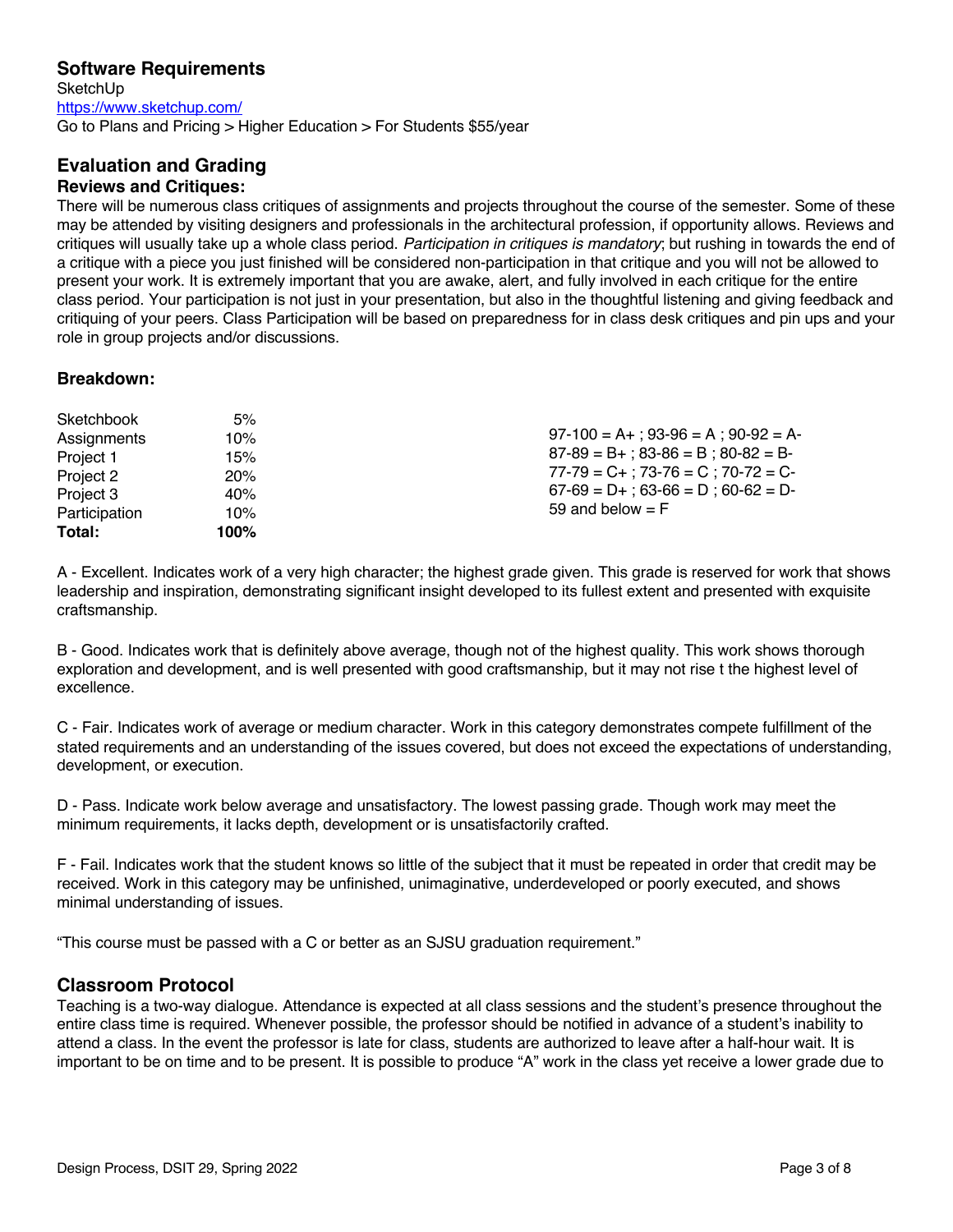poor class participation and attendance. Students must be present for in class critiques, students who arrive late will not be allowed to present.

If you miss a class, it is your responsibility to *find out what you missed before the next class*. Technical demos and lectures will not be repeated for students who miss a class. Video recordings (if any) of missed classes may not be shared. Projected critique dates are given to you in advance, however, in some instances these may change do to extenuating circumstances, and it is your responsibility to find out about any announcements made in class, by communicating with your classmates.

Deadlines will be made available to you in class. Any work not turned in by the due date and time is due is considered late. Ten percent will be deducted from the grade for every class period it is not turned in. Special circumstances will be taken into consideration (e.g. Illness, court appearance, death of a relative). All assignments must be completed and turned in to receive a passing grade for the class.

The instructor reserves the right to alter assignments and change project due dates with sufficient notice to the students.

#### **Cell Phones**

Students will turn their cell phones off or silence them while in class. They will not answer their phones in class. Students whose phones disrupt the course and do not stop when requested by the instructor will be referred to the Judicial Affairs Officer of the University. Remember that we have limited time to meet, please take advantage of the time we do have by being fully engaged.

#### **Computer Use**

In the classroom, faculty allow students to use computers only for class-related activities. These include activities such as taking notes on the lecture underway, following the lecture on Web-based PowerPoint slides that the instructor has posted, and finding Web sites to which the instructor directs students at the time of the lecture. Students who use their computers for other activities or who abuse the equipment in any way, at a minimum, will be asked to leave the class and will lose participation points for the day, and, at a maximum, will be referred to the Judicial Affairs Officer of the University for disrupting the course. (Such referral can lead to suspension from the University.) Students are urged to report to their instructors computer use that they regard as inappropriate (i.e., used for activities that are not class related).

#### **Backing Up Work/Caring for your Work**

Purchase a hard drive and backup your work. You *MUST* also use google drive. *Work lost by hardware/software failure will not be tolerated.*

You will be required to transport your drawings to and from class. Do not let these drawings get damaged in your commute - take the utmost care to prevent damage from occurring and consider a folio to protect your drawings.

#### **Equipment, Materials and Technological Requirements Computer**

Each student will need a laptop that is powerful enough and meets the minimum requirements to run the appropriate software for this class. Ensure that you have ample storage space on the hard drive, high quality reliable external drive, and a system for regular external backups of up your work. You are required to have a laptop and ALL of the software listed below installed by the 4th class meeting. You will use these software applications and newer versions and variations on them throughout your academic and professional career.

#### **Shop Access (TBD)**

The Shop Safety Test must be passed before you can use the shop. If you are unfamiliar with the shop or if your yearly safety test has expired, pay the shop safety test fee as soon as possible at the 1st floor of the 10th Street Parking Garage. Pay directly into the shop fee fund, and keep your receipt as proof of payment. Upon announcement, you may be required to take the shop safety training and test in-class time during the class. Your fee must be paid prior to taking the test (bring receipt).

#### **Model-Making Materials**

Students are responsible for purchasing model-making materials as required for assignments. Materials may include: wood, acrylic, paper, plastics, chipboard, museumboard, foamcore, and other materials suitable for model making. See next page for more…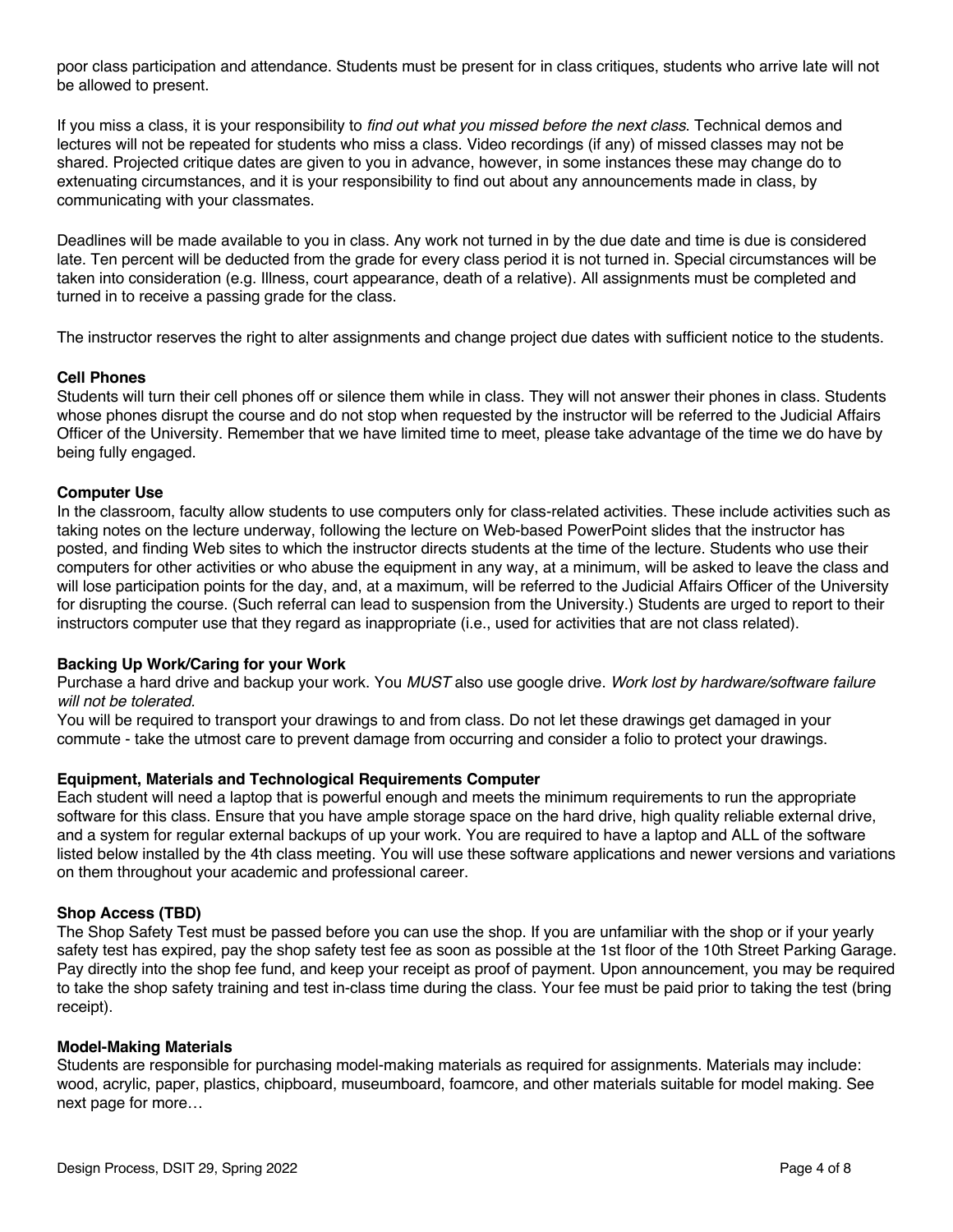#### **Presentation Materials**

High quality paper for printouts, professional printing services as required for assignments  $(8-1/2" \times 11"$  and  $11 \times 17"$ )

#### **Basic Supplies**

The tools and materials listed below are highly recommended. All have been selected for their versatility and historical benefit to architecture students. Be prepared to find new ways of making – during the semester you will need to use materials specific to your project. Tools and materials may change at instructor's discretion.

These are basic supplies which you should have throughout the semester, and should bring with you to the studio, every class. These are tools and materials which you will continue to use throughout your education and career, so you are advised to obtain professional quality.

- Sketchbook
- Olfa Knife and blades (snap-off kind)
- X-acto Knife and blades (twist-to-lock kind)
- Drafting tape (recommended 1⁄2" width, or drafting dots)
- Erasers (Mars white plastic #526-50 or similar)
- Quick-setting Glue (Aleen's Tacky Glue or similar)
- Hot glue gun and hot glue sticks
- Lead pointer/sharpener (handheld)
- Lead holders (at least 2) and leads (H, 2H, 4H, 6H)
- Sketching pencils (variety based on personal preference)
- Black ink art pens (Micron, Faber-Castell, or similar)
- Steel cutting rulers with cork backing 14" and 36"
- Cutting mat 24" x 36"
- Triangles: 30-60-degree 6" or 8", 45-degree 6" or 12" (triangle sizes are just recommendations)
- Straight edge: rolling / parallel glider (for drawing parallel lines)
- Tweezers (for use while model making)
- Drafting compass (for drawing circles, curves, arcs)

#### **Model-Making Materials**

Students are responsible for purchasing materials as required for assignments. Materials may include: PCV sheets, acrylic, paper, plastics, balsa/bass wood, wires, pvc tubes, poster board, chipboard, white foam core board, white corrugated poster board, and other materials suitable for model making.

- T-pins one box (100 or 200)
- Architectural scale (12")
- Tracing paper roll (12" canary yellow or white)
- Erasing shield (for specific cropped erasing)
- Dusting brush / duster (for eraser rubbings)
- Sketchbook (6" x 8-1/4" dotted preferred)
- Laptop computer (w/ software loaded and ready to use)
- Computer mouse (invest in a drafting/modeling mouse)
- Toolbox (to carry your tools and supplies)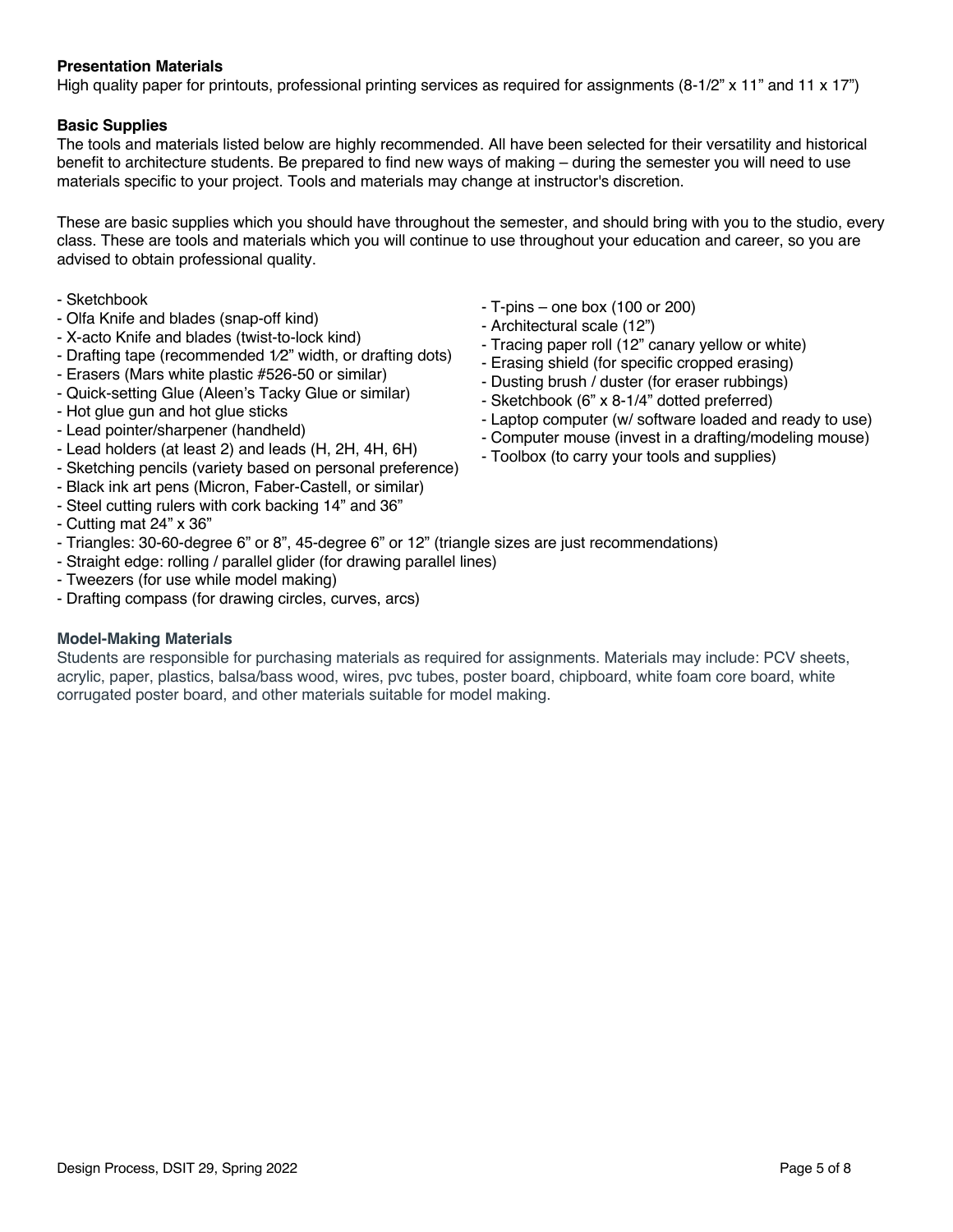# **DSIT 29 – Design Process, Fall 2021, Course Schedule**

Dates and assignments subject to change with prior notice

# **Course Schedule**

| <b>Week</b>        | <b>Date</b>  | Topics, Readings, Assignments, Deadlines                                                                                          |  |
|--------------------|--------------|-----------------------------------------------------------------------------------------------------------------------------------|--|
| $1$ Th             | 1/27         | Course Introduction / Required Hardware & Software / Intro Name Mnemonic                                                          |  |
|                    |              |                                                                                                                                   |  |
| $2$ Tu             | 2/1          | Name Mnemonic Due / Knolling Activity / Self Introductions Assigned                                                               |  |
| 2 Th               | 2/3          | Self Intro Presentations / Intro 3d Cube Puzzles / Line Drawings                                                                  |  |
| 3 Tu               |              |                                                                                                                                   |  |
| 3 Th               | 2/8<br>2/10  | 1st Line Drawings Due / 3d Cube Puzzles / 2 <sup>nd</sup> Line Drawings / Work Time                                               |  |
|                    |              | Introduction to SketchUp / 2 <sup>nd</sup> Line Drawings Due / 3d Cube Puzzles Series I                                           |  |
| 4 Tu               | 2/15         | 3d Cube Puzzles Series I Due / 3d Cube Puzzles Series II / Work Time                                                              |  |
| 4 Th               | 2/17         | CHOBU Introduction / Natural Space Charrette                                                                                      |  |
|                    |              |                                                                                                                                   |  |
| 5 Tu<br>5 Th       | 2/22<br>2/24 | Project I 3d Cube Puzzles Final Deliverables Due / CHOBU Analysis<br>CHOBU Analysis Presentations / Intro Project II Scraposition |  |
|                    |              |                                                                                                                                   |  |
| 6 Tu               | 3/1          | Scraposition Model Draft Due / Work Time                                                                                          |  |
| 6 Th               | 3/3          | Scraposition Plans and Elevations / Work Time                                                                                     |  |
| 7 Tu               | 3/8          | <b>Scraposition Work Time</b>                                                                                                     |  |
| 7 Th               | 3/10         | <b>Scraposition Axonometric Draft</b>                                                                                             |  |
|                    |              |                                                                                                                                   |  |
| 8 Tu               | 3/15         | Scraposition Analog Deliverables Due / Digital Scraposition Intro                                                                 |  |
| 8 Th               | 3/17         | LayOut tutorial / Work Time                                                                                                       |  |
| 9 Tu               | 3/22         | Project II - Scraposition Analog & Digital Deliverables Due                                                                       |  |
| 9 Th               | 3/24         | Architect Research Assignment / Project III Introduction                                                                          |  |
|                    |              |                                                                                                                                   |  |
| 10 Tu              | 3/29         | Spring Break - No Class                                                                                                           |  |
| 10 Th              | 3/31         | Cesar Chavez Day - No Class                                                                                                       |  |
| <b>11 Tu</b>       |              |                                                                                                                                   |  |
| 11 Th              | 4/5<br>4/7   | Architect Research Assignment Presentations<br>Architect Research Assignment Deliverables Due / Individual Desk Critiques         |  |
|                    |              |                                                                                                                                   |  |
| $12$ Tu            | 4/12         | Individual Desk Critiques / Work Time                                                                                             |  |
| 12 Th              | 4/14         | <b>Project III Midterm Presentations</b>                                                                                          |  |
| 13 Tu              | 4/19         | Project III Work Time                                                                                                             |  |
| 13 Th              | 4/21         | Plan, Elevations, Section Due / Individual Desk Critiques & Work Time                                                             |  |
|                    |              |                                                                                                                                   |  |
| 14 Tu              | 4/26         | Perspective Drawings Due / Individual Desk Critiques                                                                              |  |
| $\overline{14}$ Th | 4/28         | Project III Work Time                                                                                                             |  |
|                    |              |                                                                                                                                   |  |
| 15 Tu              | 5/3          | Project III Layout Check / Final Project Dry Run                                                                                  |  |
| 15 Th              | 5/5          | Project III Layout Check / Final Project Dry Run                                                                                  |  |
| 16 Tu              | 5/10         | Project III Due / Final Review                                                                                                    |  |
| 16 Th              | 5/12         | Exit Interviews / Final Deliverables Due                                                                                          |  |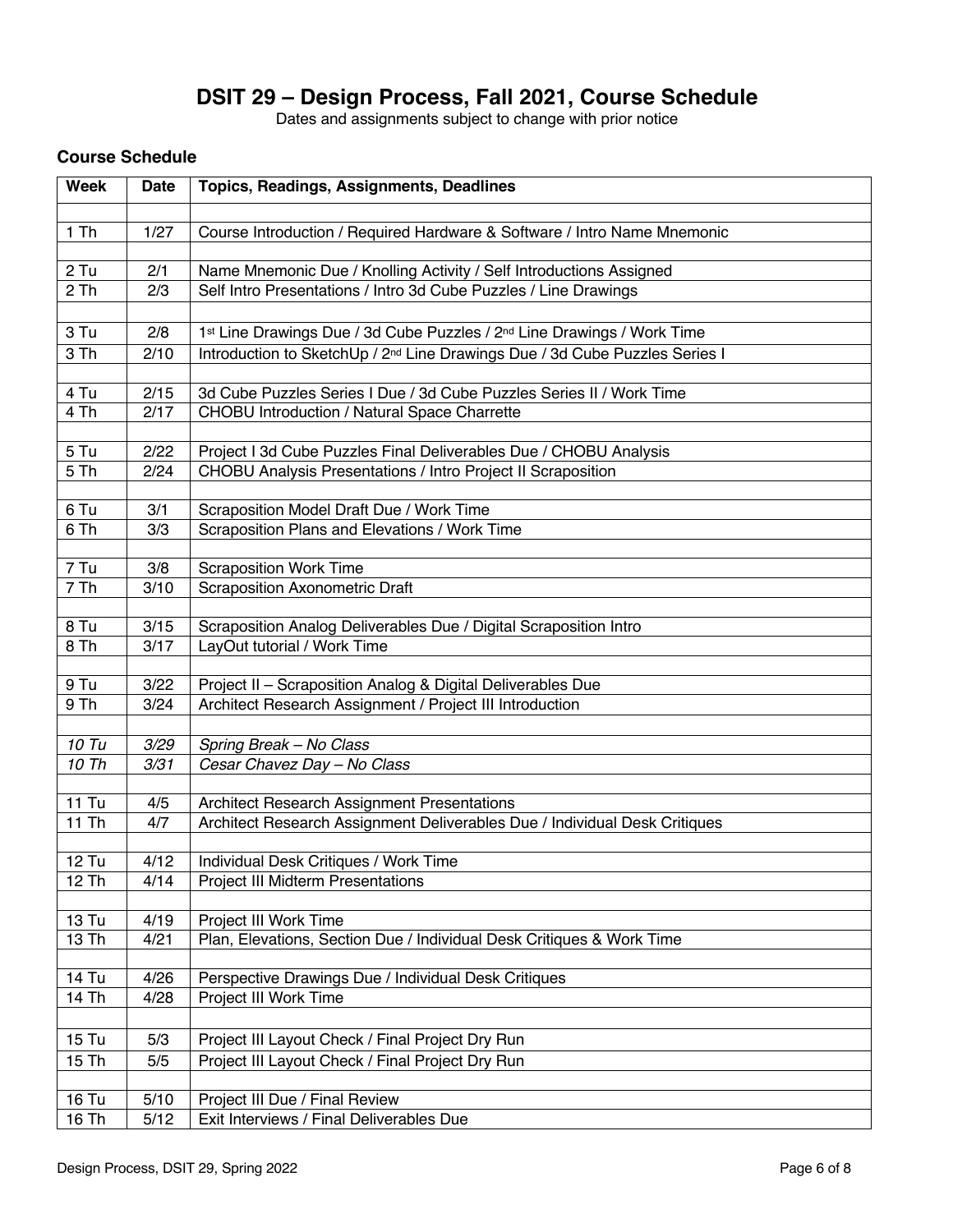# **University Policies**

# **General Expectations, Rights and Responsibilities of the Student**

As members of the academic community, students accept both the rights and responsibilities incumbent upon all members of the institution. Students are encouraged to familiarize themselves with SJSU's policies and practices pertaining to the procedures to follow if and when questions or concerns about a class arises. To learn important campus information, view University Policy S16-15 and SJSU current semester's Policies and Procedures. In general, it is recommended that students begin by seeking clarification or discussing concerns with their instructor. If such conversation is not possible, or if it does not address the issue, it is recommended that the student contact the Department Chair as the next step.

#### **Workload and Credit Hour Requirements**

Success in this course is based on the expectation that students will spend, for each unit of credit, a minimum of 45 hours over the length of the course (normally 3 hours per unit per week with 1 of the hours used for lecture) for instruction or preparation/studying or course related activities including but not limited to internships, labs, clinical practica. Other course structures will have equivalent workload expectations as described in the syllabus.

## **Attendance and Participation**

Attendance per se shall not be used as a criterion for grading. However, students are expected to attend all meetings for the courses in which they are enrolled as they are responsible for material discussed therein, and active participation is frequently essential to ensure maximum benefit to all class members. In some cases, attendance is fundamental to course objectives; for example, students may be required to interact with others in the class. Attendance is the responsibility of the student. Participation may be used as a criterion for grading when the parameters and their evaluation are clearly defined in the course syllabus and the percentage of the overall grade is stated. The full policy language can be found at http://www.sjsu.edu/senate/docs/F15-3.pdf

#### **Accommodation to Students' Religious Holidays**

University Policy S14-7 states that San José State University shall provide accommodation on any graded class work or activities for students wishing to observe religious holidays when such observances require students to be absent from class. It is the responsibility of the student to inform the instructor, in writing, about such holidays before the add deadline at the start of each semester. If such holidays occur before the add deadline, the student must notify the instructor, in writing, at least three days before the date that he/she will be absent. It is the responsibility of the instructor to make every reasonable effort to honor the student request without penalty, and of the student to make up the work missed.

# **Dropping and Adding**

Students are responsible for understanding the policies and procedures about add/drop, grade forgiveness, etc. Add/drop deadlines can be found on the current academic year calendars document on the Academic Calendars webpage. Students should be aware of the current deadlines and penalties for dropping classes (Late Drop Information).

#### **Consent for Recording of Class and Public Sharing of Instructor Material**

University Policy S12-7, requires students to obtain instructor's permission to record the course and the following items to be included in the syllabus:

"Common courtesy and professional behavior dictate that you notify someone when you are recording him/her. You must obtain the instructor's permission to make audio or video recordings in this class. Such permission allows the recordings to be used for your private, study purposes only. The recordings are the intellectual property of the instructor; you have not been given any rights to reproduce or distribute the material."